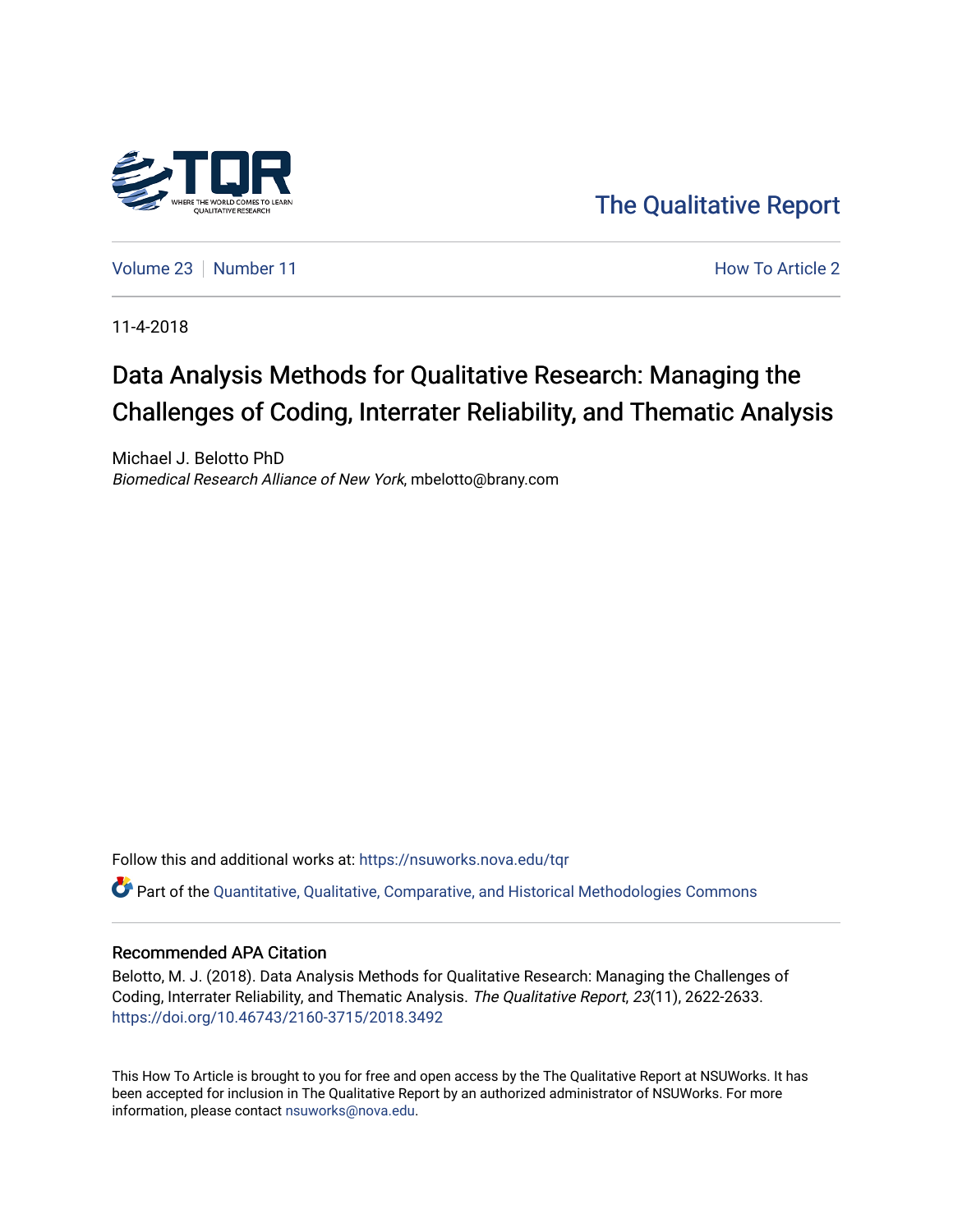# **Qualitative Research Graduate Certificate** Indulge in Culture Exclusively Online . 18 Credits



## Data Analysis Methods for Qualitative Research: Managing the Challenges of Coding, Interrater Reliability, and Thematic Analysis

#### Abstract

The purpose of this article is to provide an overview of some of the principles of data analysis used in qualitative research such as coding, interrater reliability, and thematic analysis. I focused on the challenges that I experienced as a first-time qualitative researcher during the course of my dissertation, in the hope that how I addressed those difficulties will better prepare other investigators planning endeavors into this area of research. One of the first challenges I encountered was the dearth of information regarding the details of qualitative data analysis. While my text books explained the general philosophies of the interpretive tradition and its theoretical groundings, I found few published studies where authors actually explained the details pertaining to exactly how they arrived at their findings. Some authors even confirmed my own experience that few published studies described processes such as coding and methods to evaluate interrater reliability. Herein, I share the sources of information that I did find and the methods that I used to address these challenges. I also discuss issues of trustworthiness and how matters of objectivity and reliability can be addressed within the naturalistic paradigm.

#### Keywords

Qualitative Research Data Analysis, Coding, Interrater Reliability, Thematic Analysis

#### Creative Commons License



This work is licensed under a [Creative Commons Attribution-Noncommercial-Share Alike 4.0 International](https://creativecommons.org/licenses/by-nc-sa/4.0/)  [License](https://creativecommons.org/licenses/by-nc-sa/4.0/).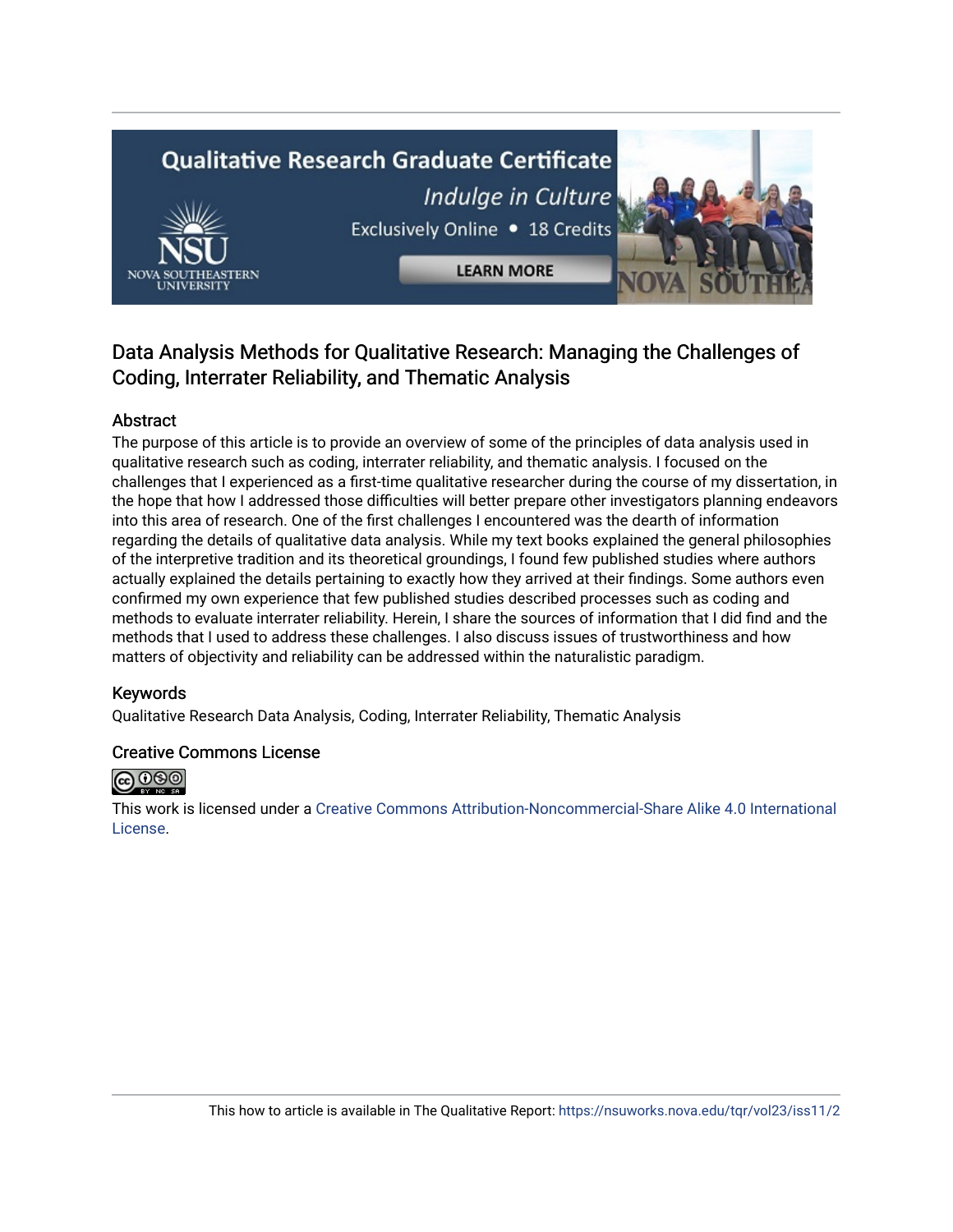

## **Data Analysis Methods for Qualitative Research: Managing the Challenges of Coding, Interrater Reliability, and Thematic Analysis**

Michael J. Belotto

Biomedical Research Alliance of New York, New Hyde Park, New York, USA

*The purpose of this article is to provide an overview of some of the principles of data analysis used in qualitative research such as coding, interrater reliability, and thematic analysis. I focused on the challenges that I experienced as a first-time qualitative researcher during the course of my dissertation, in the hope that how I addressed those difficulties will better prepare other investigators planning endeavors into this area of research. One of the first challenges I encountered was the dearth of information regarding the details of qualitative data analysis. While my text books explained the general philosophies of the interpretive tradition and its theoretical groundings, I found few published studies where authors actually explained the details pertaining to exactly how they arrived at their findings. Some authors even confirmed my own experience that few published studies described processes such as coding and methods to evaluate interrater reliability. Herein, I share the sources of information that I did find and the methods that I used to address these challenges. I also discuss issues of trustworthiness and how matters of objectivity and reliability can be addressed within the naturalistic paradigm. Keywords: Qualitative Research Data Analysis, Coding, Interrater Reliability, Thematic Analysis*

#### **Introduction**

The purpose of this commentary is to help students and new researchers navigate the course of qualitative data analysis, in particular, areas that are not often explained in publications of qualitative research studies, such as coding, interrater reliability, and thematic analysis (Campbell, Quincy, Osserman, & Pederson, 2013). In order to convey some of the challenges I faced as a first-time qualitative researcher, it is necessary to explain some of the details of my research. In trying to decide on the topic of my dissertation to complete a degree in public health, I thought about the difficulties I faced in my previous profession: a paramedic in the New York City 9-1-1 system. During my 12-year career in Emergency Medical Services (EMS), it seemed that many of the people I met were planning to pursue careers in other health professions, focusing on medical school, physician's assistant, or nursing, or other public safety careers such as police officer or firefighter. This impressed upon me the notion that EMS was viewed as a transient career. Therefore, I chose to focus my dissertation on the issue of career longevity in the EMS profession. In particular, I examined if individuals came to this vocation with preconceived notions, and if so, whether preemployment expectations were aligned or misaligned with postemployment experiences. I further examined how alignment or misalignment of expectations and experiences contributed to job satisfaction and the intention to stay or leave the field.

Rapid turnover of emergency medical technicians (EMTs) and paramedics was a phenomenon I also personally experienced during my tenure as a director of a hospital-based EMS department. The importance of this problem was supported in the literature by projections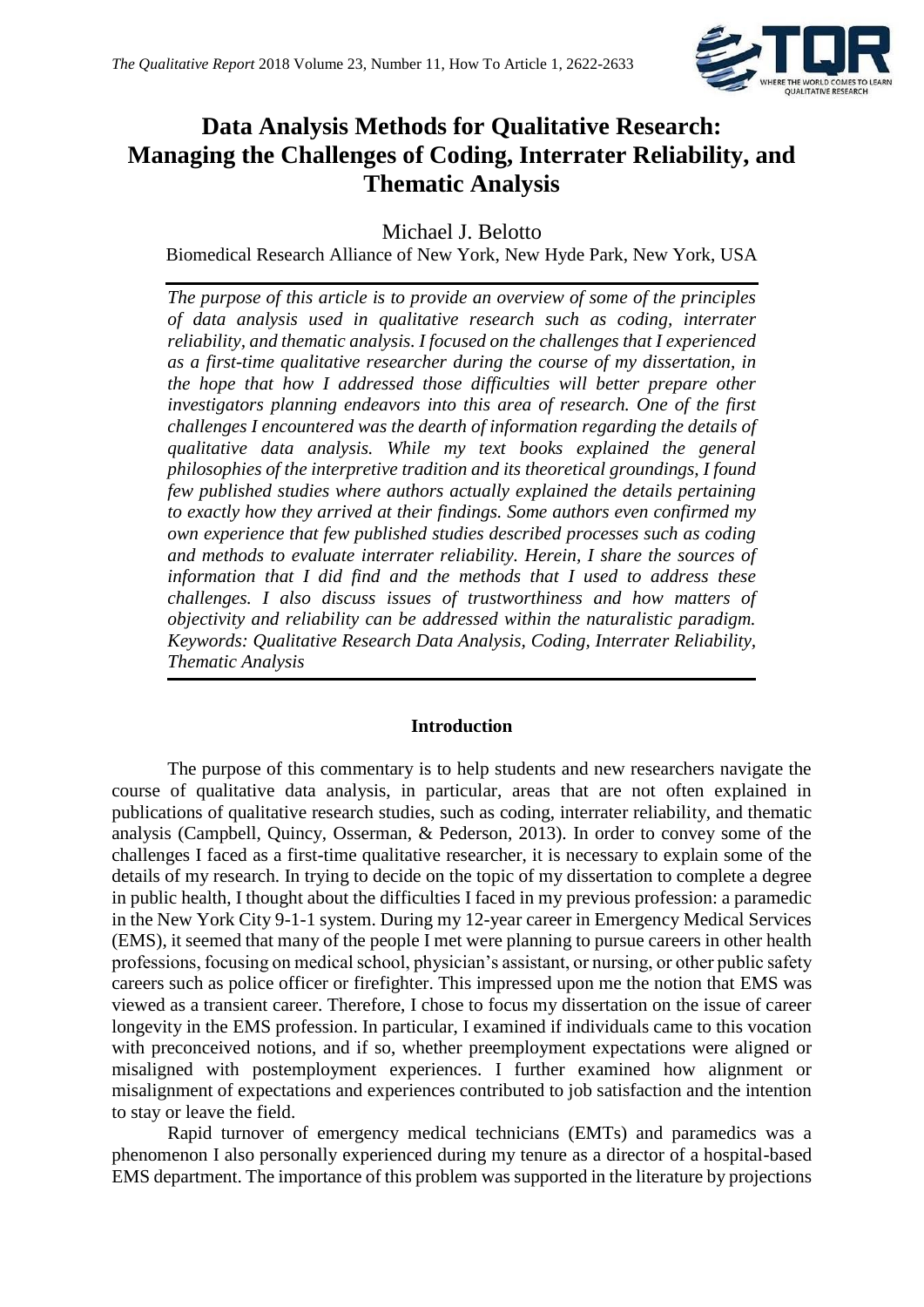for an aging U.S. population (U.S. Census Bureau, 2014), expected increases in age-related medical emergencies, driving greater demand for EMS professionals (U.S. Department of Labor, Bureau of Labor Statistics, 2014), and EMS agencies' reported problems with both recruitment and retention of staff (Freeman, Slifkin, & Patterson, 2009). While my literature review yielded various studies of burnout and turnover in professionals such as emergency room physicians, nurses, and social workers, job satisfaction and employment longevity in the field of EMS was not well studied (Alexander, Weiss, Braude, Ernst, & Fullerton-Gleason, 2009; Perkins, DeTienne, Fitzgerald, Hill, & Harwell, 2009; U.S. Department of Transportation, National Highway Traffic Safety Administration, 2008, 2011). In fact, the review of the literature revealed a dearth of studies pertaining to EMS in general (Huot, 2013). Therefore, I chose a qualitative, phenomenological design for the method of inquiry for my study.

I chose the qualitative approach because it is appropriate in the early stages of research, when the important variables relevant to a particular subject of inquiry may not yet be known (Creswell, 2009). An advantage of the interpretive paradigm is it allows the researcher to understand a phenomenon through a process of exploration of initial suspicions and development of preliminary theories (Trochim & Donnelly, 2008). In my own phenomenological research (Belotto, 2017), I found that the semi-structured interview allowed me to ensure that I elicited the same core information from each participant, while also providing me with the flexibility to probe more deeply into the rich descriptions of experiences that participants shared. This enabled me as the researcher, rather than leading, to follow the participants, as they guided me to the relevant factors associated with career longevity in the EMS profession.

Given this context of the purpose and methodology of my research, herein are the specific challenges I faced and how I addressed them. I begin with a discussion of the development of my interview questions for an area of research that was young and for which no questionnaires existed. I further explain how I addressed the validity of my interview questions. I proceed to describe how I developed a system to code the interview transcripts. My process of assessing interrater reliability is also explained. Finally, I discuss how I synthesized the data into an organization of themes to interpret the findings of the research.

#### **Content Validity**

The lack of a current, validated questionnaire for a study such as mine presented a number of challenges. First, this required that I create interview questions that would ensure that I obtained the information necessary to address my research questions. Using the methods explained by Lawshe (1975), I became familiar with the procedures to establish the content validity of my core interview.

I assembled a panel with expertise in areas relevant to my research, including human resources, research ethics, qualitative research, and the EMS profession. Panel members assessed the effectiveness of the interview questions to address the research questions (see Appendix A). A 4-point Likert scale (no relevance, low relevance, moderate relevance, and strong relevance) was used rather than an odd number of choices, so that neutral comments were avoided (Lynn, 1986). Taking into account the number of panel members, the formula provided by Lawshe yielded a content validity ratio threshold, at which the degree of concurrence of the panel would not be considered to have occurred by chance, at an alpha level of .05. Therefore, questions yielding scores below the threshold were eliminated, thus increasing the overall content validity index of the core interview instrument. Finding 11 individuals with varied and relevant expertise to my study who were both qualified and willing to take the time to participate on the panel, developing and collecting the surveys, aggregating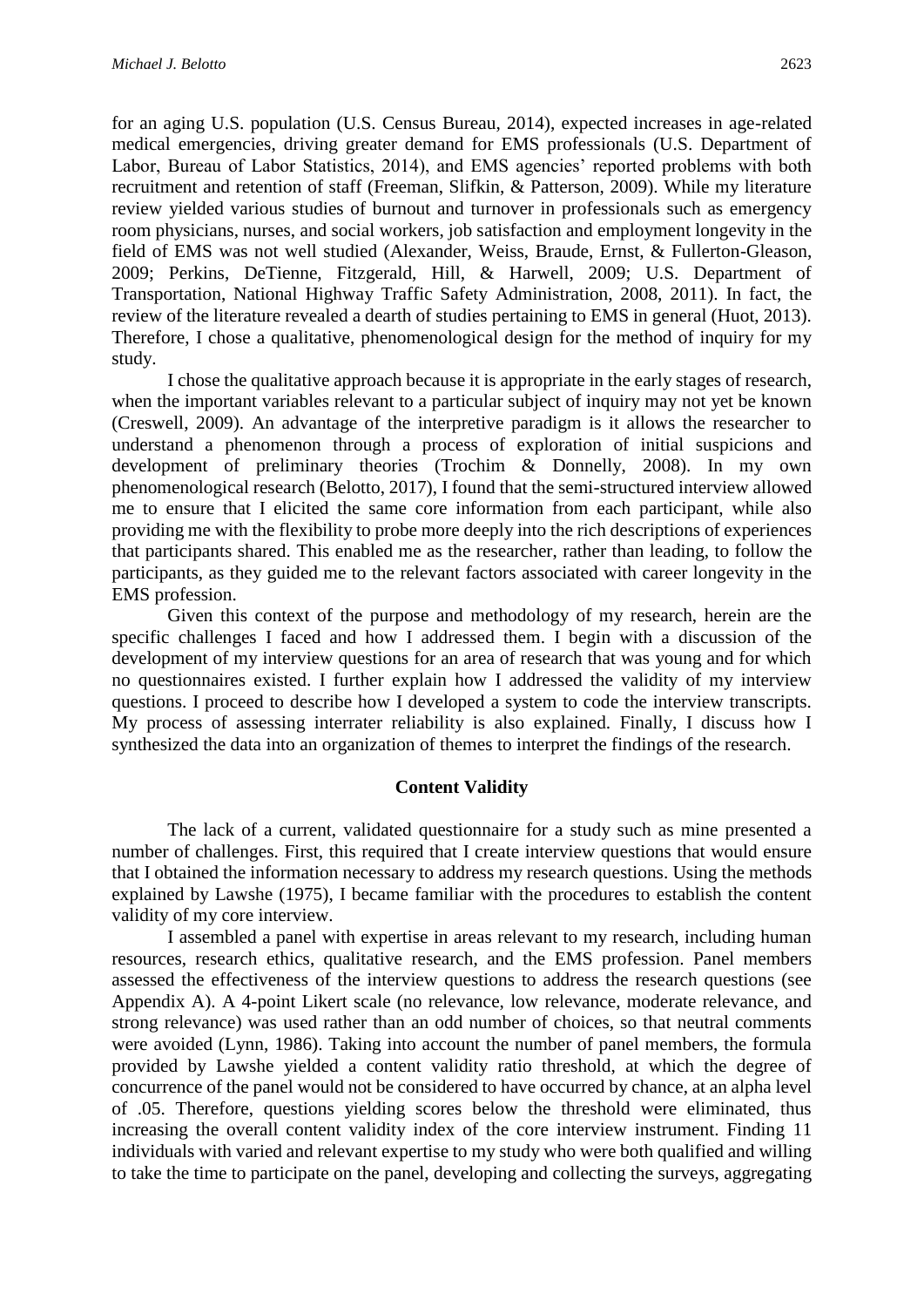and analyzing the data, creating the tables to display the data, interpreting and writing the results, and finally, making the necessary revisions to the interview questions added approximately two months to the project.

#### **Quality Assurance of the Data**

After IRB approval of the study, the first participant's interview was conducted, recorded, and transcribed. In contrast to quantitative studies, the data analysis process began immediately upon the enrollment of the first participant and was continuous. This process of simultaneously recruiting participants, conducting interviews, and analyzing the data was challenging. For example, excessive time spent on data analysis resulted in recruitment and enrollment lags, which in turn resulted in a disruption to the scheduling of interviews and the stream of recordings sent for transcription, thus ultimately limiting transcripts available for analysis. Constant attentiveness was required to keep all aspects of the study flowing steadily.

I started the analysis process in keeping with what Ulin, Robinson, and Tolley (2005) described as, immersing one's self in the data. This meant continually reading the transcripts to familiarize myself with the content. I assessed the quality of the data, whether responses were ambiguous or contradictory and whether I was getting the information I needed to answer my research questions. I also scrutinized my interview technique for bias, whether questions were asked in a neutral manner, unexpected findings had emerged, or opportunities to probe more deeply into responses were missed. For example, one participant provided a rich description of how he progressed to various positions in the EMS profession, such as becoming an educator and flight medic. This had resulted in a lengthy career of over 20 years. In reviewing the transcript; however, I realized that I had not obtained all the information I needed. Upon following up with this individual and probing more deeply into his thoughts about the profession in general, he revealed that he did not think that his career was typical and stated that he felt that for most of the workforce, EMS was a transient profession. Regularly reviewing the quality of my data, becoming more familiar with the content, and scrutinizing my interview technique all led to revisions and continual refinements of the interview process.

#### **Data Analysis**

#### **Coding**

In the review of each participant's transcript, the "meaning units," the words and sentences that conveyed similar meanings, were identified and labeled with codes (Graneheim & Lundman, 2004). The coding process allowed for the interpretation of large segments of text and portions of information in new ways. Assessing how these meaning units were linked led to the identification of themes. As I reviewed my data, I struggled to attach codes to various sections of text that represented those meaning units, as there seemed to be endless choices of words to characterize the experiences that participants described.

As the endless choices of characterizations were resulting in the creation of a very large number of codes, I returned to the literature to find more information about coding qualitative data. After finding and familiarizing myself with the Saldaña (2009) code book resource, I decided to use a method of "structural coding," whereby, I labeled passages with terms that were related to the research questions. For example, since my study explored the relationship between the alignment of preemployment career expectations and postemployment experiences, job satisfaction, and the intention to leave the EMS profession, I used labels for codes such as expectations, aligned experience, misaligned experience, satisfaction, and intent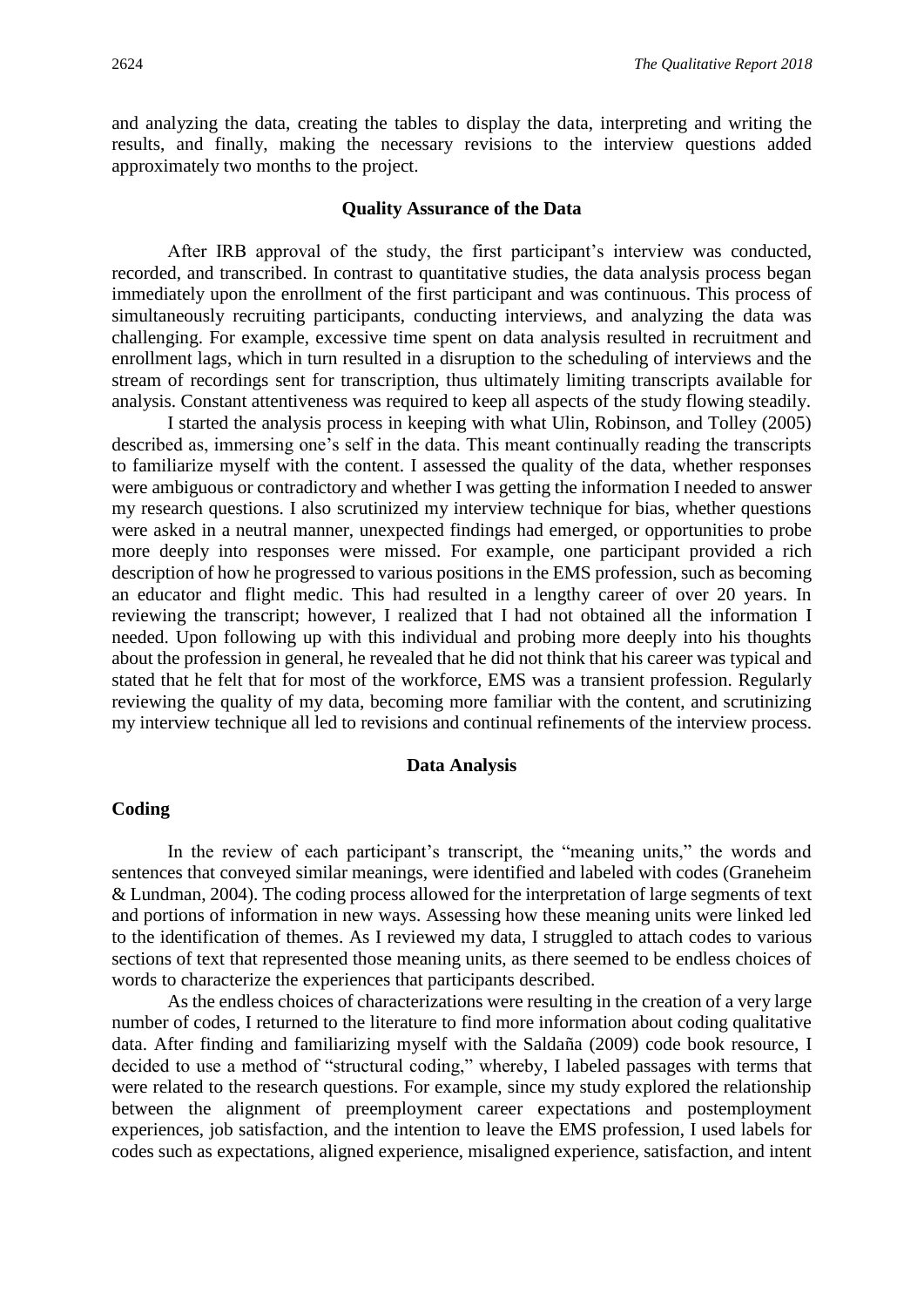to leave. This method greatly reduced the number of codes and provided a context to create categories of codes or code families that were related to my research questions.

For some experiences, I used a secondary label that referred to a family of challenges of the profession such as, the physical challenges of the job, working with the pain of spinal injuries, or the psychological challenges of coping with illness and deaths of patients. Finally, I utilized a "descriptive method" of coding to create a label that conveyed the essence of what I was hearing. For example, when a paramedic stated that he had not anticipated the burden of physical injuries that ultimately led to a decision to leave the field, a primary theme of the study; this was coded as "intent to leave -physical injury concern." This approach addressed some of the challenges resulting from the open-ended questioning that is used in qualitative research, where participants may provide lengthy and complex responses, digress, or discuss multiple themes, all which can greatly add to the difficulty of coding, and potentially reduce interrater reliability (Campbell et al., 2013).

While computer assisted qualitative data analysis software (CAQDAS) programs have become popular for processing large amounts of qualitative data, trying to learn the principles of coding and qualitative data analysis, while also becoming competent at navigating the functions of CAQDAS proved to be extremely difficult. Therefore, since CAQDAS was not an option for me, I decided to manually code my data. Rather than utilizing the old tried and true method of using numerous different colored pencils to outline sections of text, I developed a somewhat more technological variation of that approach. Using Microsoft WORD functionality, I highlighted sections of text and using the tracked changes and new comment functions, I added my codes in the margins of the transcripts.

As I analyzed each study participant's interview, I also developed a codebook (see Appendix B). The codebook listed all the codes used for each participant's transcript; thereby, documenting exactly how every single passage of text was evaluated. The codebook continually grew as subsequent participants discussed new topics, requiring additional codes.

#### **Interrater Reliability**

To assess my analysis of the data, I utilized the tool of interrater reliability. To establish trust and confidence in the findings of the research, rigor was necessary to confirm the consistency of the study methods (Thomas & Magilvy, 2011). I employed the method of triangulation, whereby, I sought peer debriefing on my interpretations (Denzin, as cited in Guba, 1981). The enrollment of 10 participants in my study resulted in approximately 200 pages of transcribed interviews. Due to this substantial amount of data, in keeping with the recommendations in the literature, I evaluated interrater reliability by analyzing a sample of texts (Barbour, 2001; Campbell et al., 2013; Hallgren, 2012; Kurasaki, 2000; Marques & McCall, 2005).

Influenced by the methods of Hruschka et al. (2004), I conducted three rounds of reliability checks. After review of the first two participants' transcripts, I had generated 126 codes. I then shared the transcripts with two independent researchers. A meeting was held whereupon the feedback indicated that the coding scheme would have to be modified, as it was just not practical due to the large number of codes. It was at this point that I discovered the Saldaña (2009) coding methods and implemented the coding process previously described.

Finding independent researchers who were both knowledgeable and willing to dedicate themselves to coding lengthy transcripts was extremely difficult. Due to the time constraints of the two independent researchers, a single independent coder was used for the second round of reliability checks. The use of one or more independent coders is supported in the literature by multiple authors (Barbour, 2001; Campbell et al., 2013; Creswell, 2009). After the independent researcher coded the transcript of the first participant using the improved coding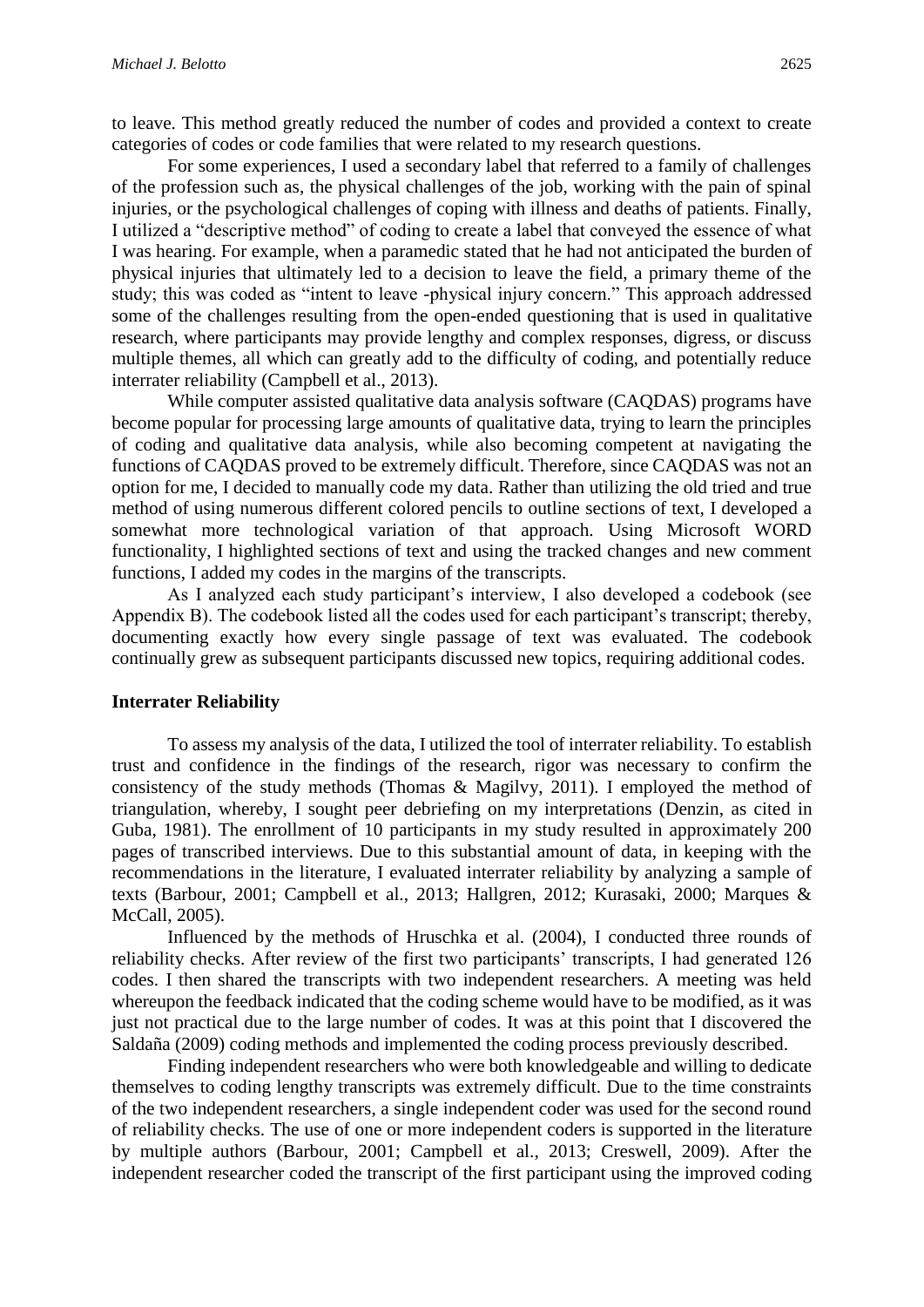method, we compared how we interpreted each segment of text and calculated our level of concordance. Using the methods of Campbell et al. (2013), we calculated an initial discriminant capability of 72%. The discriminant capability of the coding scheme is a measure of the level of intercoder reliability. We then used the method of negotiated agreement to reconcile the remaining differences and recorded how many were reconciled and how many disagreements prevailed. We also maintained a record of how reconciliation was achieved (i.e., if the independent coder deferred to me or I to her). We repeated this process for a third round of reliability checks which yielded similar results.

#### **Development of Themes**

Upon completion of the coding of all 10 transcripts, I proceeded to the next step in my approach to the analysis of the data. This required that I develop a method to analyze the overall content of the data. At first, trying to fathom the meaning of 200 pages of words was overwhelming, and I could not find in my text books nor in any of the published studies how to manage this task. I constructed a content analysis table to identify which codes were used for each participant. The content analysis table was essentially a template of the codebook; however, at this stage, it was used to analyze aggregate data.

When the template was used for individual participants during the coding process, the comment number generated in the transcript by the tracked changes function in Microsoft Word was placed in the box with the corresponding code. In this way, by viewing the code book, I could go to the exact passage in the transcript to verify where that code was used. When the template was used to analyze overall content, the subject identifying number was placed in the box with the corresponding code. For example, if subject number one said they went into the profession thinking it was a stepping stone to other careers, then the number one was placed in the "yes" box for preconceived notions, for the code "transient career perception." I then repeated this process for each subject's responses.

Utilizing the content analysis table in this way, I was able to cluster items of data that were related. Since I coded the data with labels that were related to my research questions, the patterns that emerged led to the identification of categories. I then examined the patterns that had been placed together for the emergence of overarching themes (Percy, Kostere, & Kostere, 2015). If an additional second level of a pattern emerged, I categorized it as a secondary theme. For example, the psychological challenges of coping with illness and deaths of patients emerged as a primary theme, while participants also indicated that this was an expected challenge of the profession. However, some participants added that coping with the grief of family members who were suffering the losses of their loved ones was also particularly challenging. This was considered to be a secondary theme pertaining to the psychological challenges of the occupation. Since these decisions were subjective, I also used direct participant quotes to support the rationale for each theme. The aggregate analysis table enabled me to identify and distinguish the trends of various participant experiences. Handling and sorting the data in this way greatly facilitated the identification of emerging primary and secondary themes as illustrated in Table 1.

I then interpreted the data with regard to how those emerging themes addressed my research questions and whether initial suspicions were supported. I also questioned whether individual experiences that appeared to be disconfirming cases actually contested my initial beliefs. For example, while two participants did express apprehension about physical injuries, they did not indicate that this was a source of job dissatisfaction or that this was associated with the intention to leave the profession. Upon further examination, it became clear that these participants were paramedic students who were the youngest individuals in the study and did not yet have the years of experiences similar to the seasoned paramedics. When the essence of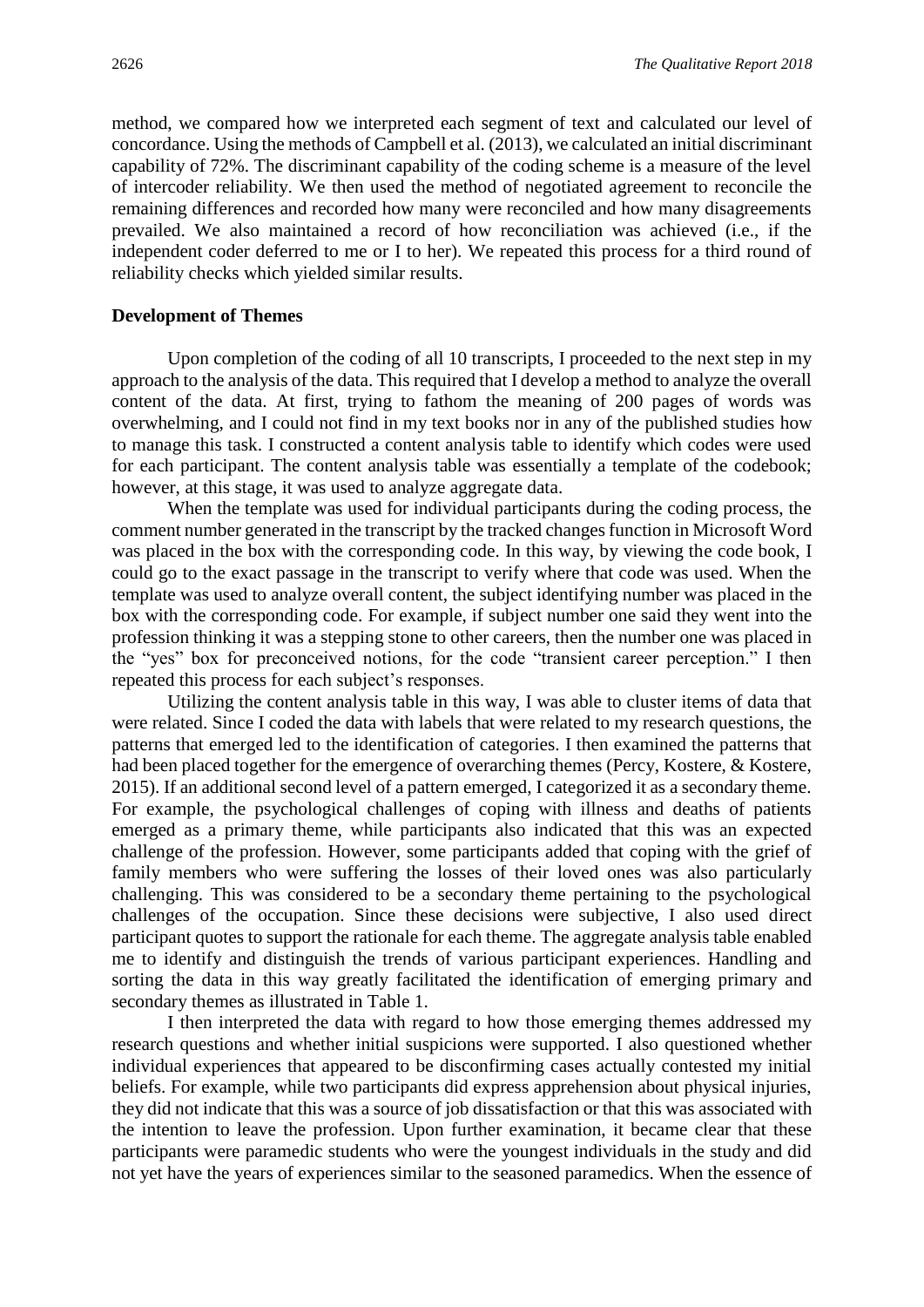their sentiments was actually compared to the notions of the veteran paramedics at similar time points in their careers, it became apparent that these descriptions were not disconfirming cases. Rather, when comparable career time points were assessed, the notions of the students were actually consistent with how the veterans had felt when they were first entering the profession. The exploration of experiences that appeared to be contradictory to the emerging themes served to further enhance the credibility of the findings of the research (Booth, Carrol, Llott, Low, & Cooper, 2013).

| Categories                         | <b>Primary Themes</b>                                                                                | <b>Secondary Themes</b>                                                                                                                                      |  |  |  |  |  |  |
|------------------------------------|------------------------------------------------------------------------------------------------------|--------------------------------------------------------------------------------------------------------------------------------------------------------------|--|--|--|--|--|--|
| <b>Vocational Influence</b>        | Altruism                                                                                             |                                                                                                                                                              |  |  |  |  |  |  |
| <b>Career Longevity Perception</b> | <b>Transient Profession</b>                                                                          |                                                                                                                                                              |  |  |  |  |  |  |
| <b>EMT</b> to Paramedic            | <b>Professional Growth</b><br>Self-Efficacy & Excitement                                             |                                                                                                                                                              |  |  |  |  |  |  |
| Challenges of the Profession       | <b>Physical Challenges</b><br>Psychological<br>Challenges                                            | Physical Injury<br>Increased<br>Physical<br>with<br>Challenges<br><b>Advancing Age</b><br>Alternative<br>Occupational<br>Opportunities<br>Grief of<br>Family |  |  |  |  |  |  |
|                                    | Illness and Death of Patients                                                                        | Members                                                                                                                                                      |  |  |  |  |  |  |
| <b>Importance of Relationships</b> | Negative Relationships with<br>Colleagues<br>Partners<br>$\overline{\phantom{m}}$<br>Dissatisfaction | of<br>Acceptance<br><b>Negative Relationships</b><br>Camaraderie                                                                                             |  |  |  |  |  |  |

Table 1 *Emerging Categories and Themes*

#### **Conclusion**

During the course of completing my dissertation, many issues emerged as a result of conducting a qualitative research study. I observed that few authors of published qualitative studies provided a "how to" manual describing the details of their analyses. In keeping with the goal of this commentary, to help new researchers to navigate the path of qualitative data analysis, herein is my summary of the major obstacles I faced and the most helpful resources that I found to overcome these challenges.

A number of textbooks were helpful in describing the philosophical groundings of the interpretive tradition (Creswell, 2009; Trochim & Donnelly, 2008; Ulin, Robinson, & Tolley 2005). As a new qualitative researcher, this information was extremely meaningful to me as it edified me with regard to core values of the naturalistic paradigm. As I lived through the dissertation experience for approximately two years, I developed a greater appreciation for qualitative research principles and the importance of qualitative exploratory research.

For example, I had read about concepts such as spending time in the field to develop a rapport with participants to establish trust (Dooley, 2007). While I appreciated the concept, as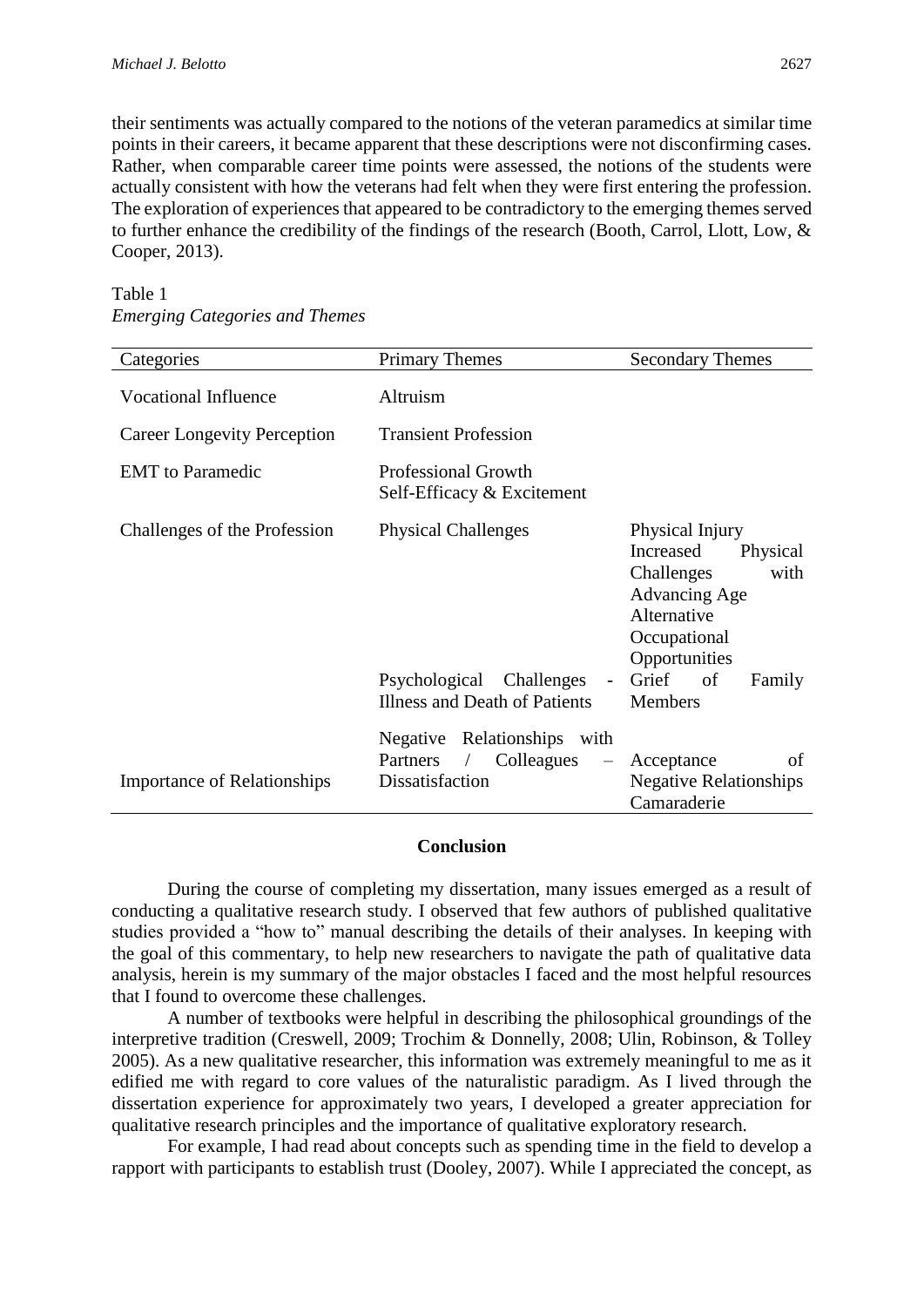I continued my journey as a qualitative researcher, I began to actually experience this phenomenon, in particular with paramedic students. As I continued to listen to participants' poignant descriptions of their experiences and feelings about topics such as how they dealt with death, the suffering of family members, and working with the agonizing pain of what were often career ending spinal injuries, I came to understand their extraordinary commitment to "my" research. I believe my presence at classes and descriptions of my own career created a rapport for participants to volunteer their time and to commit to sharing their personal feelings. As these stakeholders embraced the research topic's relevance to their own careers, I believe at that point it became "our" research.

Guidance on specific issues, such as establishing the content validity of my interview questions was found in an article published by Lawshe (1975). This author provided all the necessary information, including how to calculate the content validity index of my interview and how to interpret the result. I found the most comprehensive resource on coding to be the coding manual by Saldaña (2009). This work of over 200 pages is filled with explanations of what codes are and their functions, different types of coding methods, and sample texts with examples of how they were coded.

I found two studies that actually discussed coding schemes and how interrater reliability was assessed in detail. The fact that researchers rarely discuss coding reliability was confirmed by Campbell, Quincy, Osserman, and Pederson (2013) in their overview of coding schemes and interrater reliability. During the conduct of HIV research at the Centers for Disease Control and Prevention (CDC), Hruschka et al. (2004) discuss how they used different coding processes for different types of studies. These authors provided details of how they created codebooks, and how they dealt with factors impacting interrater reliability, such as long interviews with a greater number of codes. The assessment of the trustworthiness of research findings is discussed in articles by Guba (1981), Thomas and Magilvy (2011), and Whittemore, Chase, and Mandle (2001). These authors provide explanations of topics such as credibility, dependability, and confirmability of research results.

One of the recurring themes I found in the literature of qualitative research was that there is not just one best way to do it (Campbell et al., 2013). Finding the most efficient method will be determined by the type of study, the researcher, and available resources If available resources to conduct the trial are limited or if there are time restrictions pertaining to completing the study, I would advise new researchers to consider curtailing the number of research questions. In my experience, having to analyze the data with regard to four research questions did add significantly to the amount of time and work required to complete the study. While the literature does support having more than one research question (Creswell, 2009; Miles & Huberman, 1994; Simon, 2011), I would advise new researchers to be prepared, as this does add length to the interview and increases the amount of time required for additional coding and analysis.

To complete my first attempt at qualitative research, I used aspects of various documented processes and developed my own methods that were relevant to my research and my situation. My challenges were shaped by my own context, my findings in the literature, my time deadlines to complete a dissertation, and my limitations as a first-time qualitative researcher. I hope that this analysis and the sources I have provided will assist future researchers and students to come.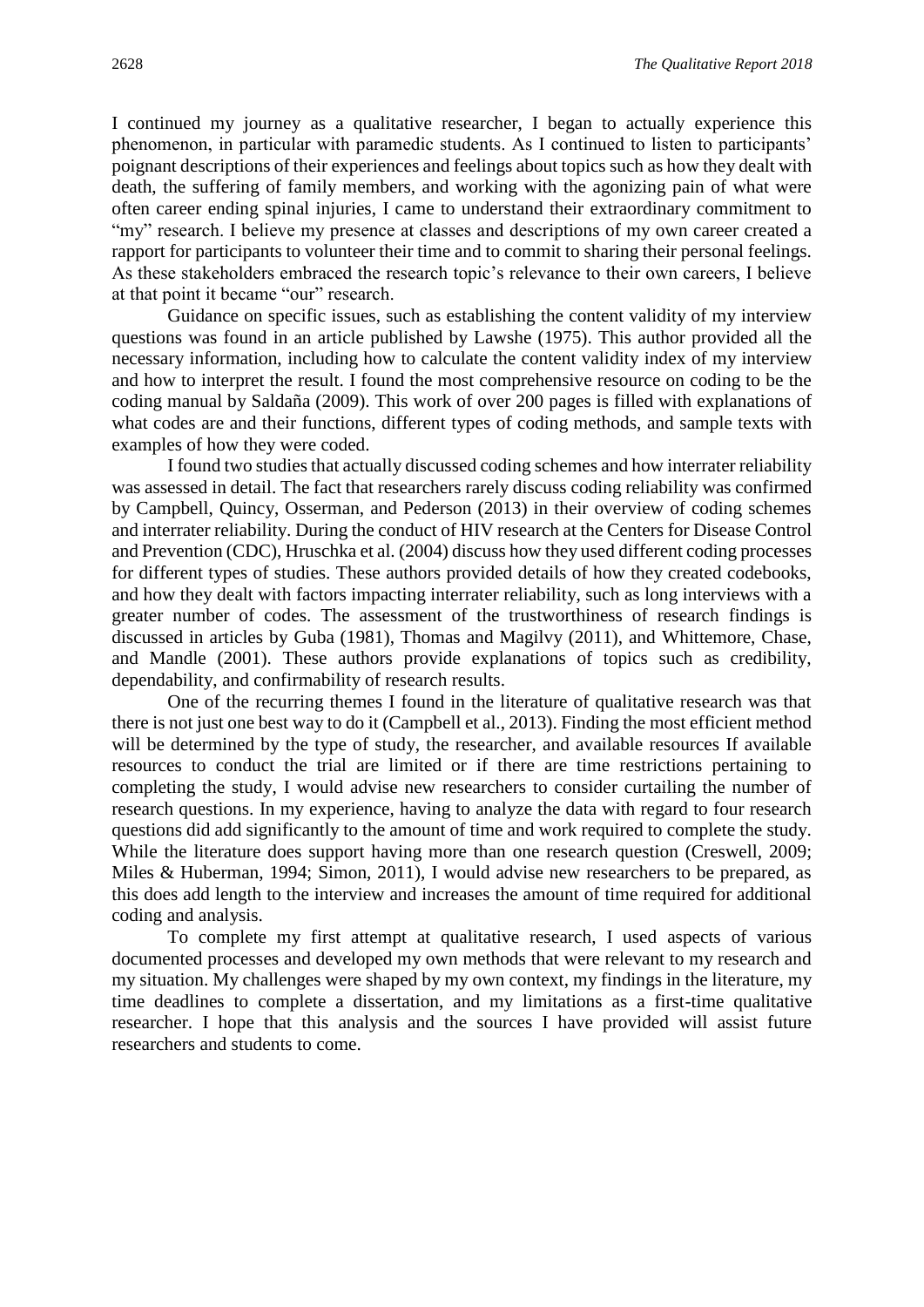#### **References**

- Alexander, M., Weiss, S., Braude, D., Ernst, A. A., & Fullerton-Gleason, L. (2009). The relationship between paramedics' level of education and degree of commitment. *American Journal of Emergency Medicine, 27*(7)*,* 830-837. doi: 10.1016/j.ajem.2008.06.039
- Barbour, R. S., (2001). Checklists for improving rigour in qualitative research: A case of the tail wagging the dog? *BMJ, 322*(7294), 1115-1117. doi: 10.1136/bmj.322.7294.1115
- Belotto, M. J. (2017). *Emergency medical service career longevity: Impact of alignment between preemployment expectations and postemployment perceptions*. (Doctoral dissertation). Retrieved from ScholarWorks, [http://scholarworks.waldenu.edu/cgi/viewcontent.cgi?article=4384&context=dissertati](http://scholarworks.waldenu.edu/cgi/viewcontent.cgi?article=4384&context=dissertations) [ons](http://scholarworks.waldenu.edu/cgi/viewcontent.cgi?article=4384&context=dissertations)
- Booth, A., Carrol, C., Llott, I., Low, L. L., & Cooper, K. (2013). Desperately seeking dissonance: Identifying the disconfirming case in qualitative evidence synthesis. *Qualitative Health Research, 23*(1), 126-141. doi: 10.1177/1049732312466295
- Campbell, J. L., Quincy, C., Osserman, J., & Pedersen, O. K. (2013). Coding in-depth semistructured interviews: Problems of unitization and intercoder reliability and agreement. *Sociological Methods & Research, 42*(3), 294-320. doi: 10.1177/0049124113500475
- Creswell, J. W. (2009). *Research design: Qualitative, quantitative, and mixed methods approaches* (3rd ed.). Thousand Oaks, CA: Sage Publications, Inc.
- Dooley, K. E. (2007). Viewing agricultural education research through a qualitative lens. *Journal of Agricultural Education, 48*(4), 32-42. doi: 10.5032/jae.2007.04032
- Freeman, V. A., Slifkin, R. T., & Patterson, P. D. (2009). Recruitment and retention in rural and urban EMS: Results from a national survey of local EMS directors. *Journal of Public Health Management Practice, 15*(3), 246-252. doi: 10.1097/PHH.0b013e3181a117fc
- Graneheim, U. H., & Lundman, B. (2004). Qualitative content analysis in nursing research: Concepts, procedures and measures to achieve trustworthiness. *Nurse Education Today, 24*(2)*,* 105-112. doi: 10.1016/j.nedt.2003.10.001
- Guba, E. G. (1981). Criteria for assessing the trustworthiness of naturalistic inquiries. *Educational Technology and Research Development, 29*(2), 75-91. doi: 10.1007/BF02766777
- Hallgren, K. A. (2012). Computing inter-rater reliability for observational data: An overview and tutorial. *Tutorials in Quantitative Methods for Psychology, 8*(1), 23-34.
- Hruschka, D. J., Schwartz, D., Cobb St. John, D., Picone-Decaro, E., Jenkins, R. A., & Carey, J. W. (2004). Reliability in coding open-ended data: Lessons learned from HIV behavioral research. *Field Methods, 16*(3), 307-331. doi: 10.1177/1525822X04266540
- Huot, K. (2013). *Transition support for new graduate paramedics* (Master's thesis). Retrieved from Handle (2013-10-25T17:32:59Z), <https://viurrspace.ca/handle/10170/651>
- Kurasaki, K. S. (2000). Intercoder reliability for validating conclusions drawn from open-ended interview data. *Field Methods, 12*(3), 179-194. doi: 10.1177/1525822X0001200301
- Lawshe, C. H. (1975). A quantitative approach to content validity. *Personnel Psychology, 28*(4), 563-575. doi: 10.1111/j.1744-6570.1975.tb01393.x
- Lynn, M. R. (1986). Determination and quantification of content validity. *Nursing Research, 35*(6)*,* 382-385. doi: 10.1097/00006199-198611000-00017
- Marques, J. F., & McCall, C. (2005). The application of interrater reliability as a solidification instrument in a phenomenological study. *The Qualitative Report, 10*(3), 439-462. Retrieved from<https://nsuworks.nova.edu/tqr/vol10/iss3/3>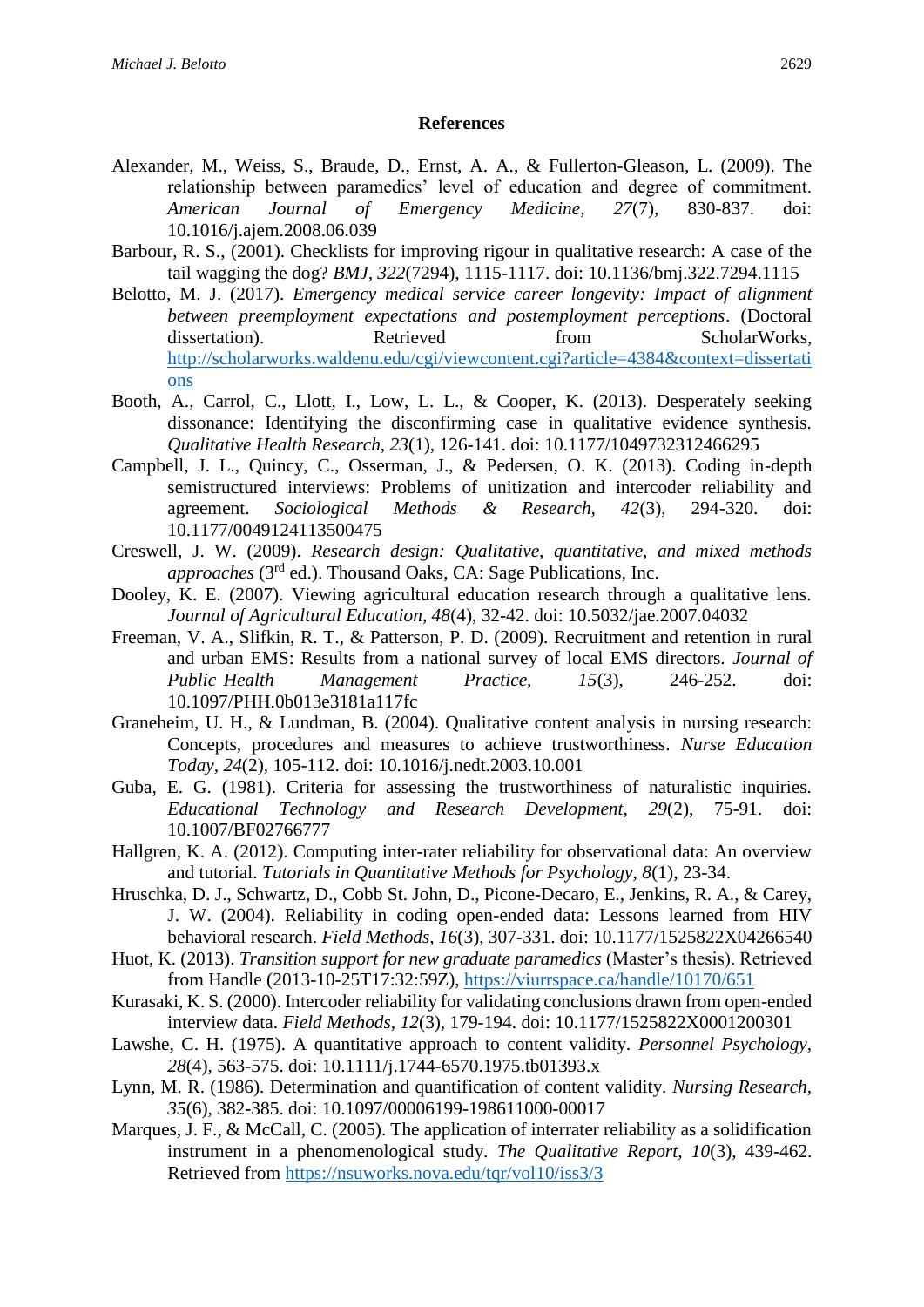- Miles, M. B., & Huberman, A.M. (1994). *Qualitative data analysis* (2<sup>nd</sup> ed.). Thousand Oaks, CA. Sage Publications, Inc.
- Percy, W. H., Kostere, K., & Kostere, S. (2015). Generic qualitative research in psychology. *The Qualitative Report, 20*(2), 76-85. Retrieved from <http://www.nova.edu/ssss/QR/QR20/2/percy5.pdf>
- Perkins, B. J., DeTienne, J., Fitzgerald, K., Hill, M., & Harwell, T. S. (2009). Factors associated with workforce retention among emergency medical technicians in Montana. *Prehospital Emergency Care, 13*(4)*,* 456-461. doi: 10.1080/10903120902935330
- Saldaña, J. (2009). *The coding manual for qualitative researchers.* Thousand Oaks, CA: Sage Publications. The Inc. Retrieved from From The Retrieved from  $\mathbb{R}$ [http://stevescollection.weebly.com/uploads/1/3/8/6/13866629/saldana\\_2009\\_the](http://stevescollection.weebly.com/uploads/1/3/8/6/13866629/saldana_2009_the-coding-manual-for-qualitative-researchers.pdf)[coding-manual-for-qualitative-researchers.pdf](http://stevescollection.weebly.com/uploads/1/3/8/6/13866629/saldana_2009_the-coding-manual-for-qualitative-researchers.pdf)
- Simon, M. K. (2011). *Dissertation and scholarly research: Recipes for success.* Seattle, WA: Dissertation Success, LLC.
- Thomas, E., & Magilvy, J. K. (2011). Qualitative rigor or research validity in qualitative research. *Journal for Specialists in Pediatric Nursing, 16*(2), 151-155. doi: 10.1111/j.1744-6155.2011.00283.x
- Trochim, W., & Donnelly, J. (2008). *The research methods knowledge base* (3rd ed.). Mason, OH: Cengage Learning.
- Ulin, P. R., Robinson, E. T., & Tolley, E. E. (2005). Qualitative methods in public health ( $1<sup>st</sup>$ ed.). San Francisco, CA: Jossey-Bass.
- U.S. Census Bureau. (2014, May 6). Fueled by aging baby boomers, nation's older population to nearly double, census bureau reports. Retrieved from <https://www.census.gov/newsroom/press-releases/2014/cb14-84.html>
- U.S. Department of Labor, Bureau of Labor Statistics. (2014, January 8). *Occupational outlook handbook*. Retrieved from [http://www.bls.gov/ooh/healthcare/emts-and](http://www.bls.gov/ooh/healthcare/emts-and-paramedics.htm#tab-6)[paramedics.htm#tab-6](http://www.bls.gov/ooh/healthcare/emts-and-paramedics.htm#tab-6)
- U.S. Department of Transportation, National Highway Traffic Safety Administration. (2008, May). EMS workforce for the 21st century: A national assessment. Retrieved from <https://nasemso.org/wp-content/uploads/EMS-Workforce-21stC-Tidwell.pdf>
- U.S. Department of Transportation, National Highway Traffic Safety Administration. (2011, May). The emergency medical services workforce agenda for the future. Retrieved from [http://www.ems.gov/pdf/2011/EMS\\_Workforce\\_Agenda\\_052011.pdf](http://www.ems.gov/pdf/2011/EMS_Workforce_Agenda_052011.pdf)
- Whittemore, R., Chase, S. K., & Mandle, C. L. (2001). Validity in qualitative research. *Qualitative Health Research, 11*(4), 522-537. doi: 10.1177/104973201129119299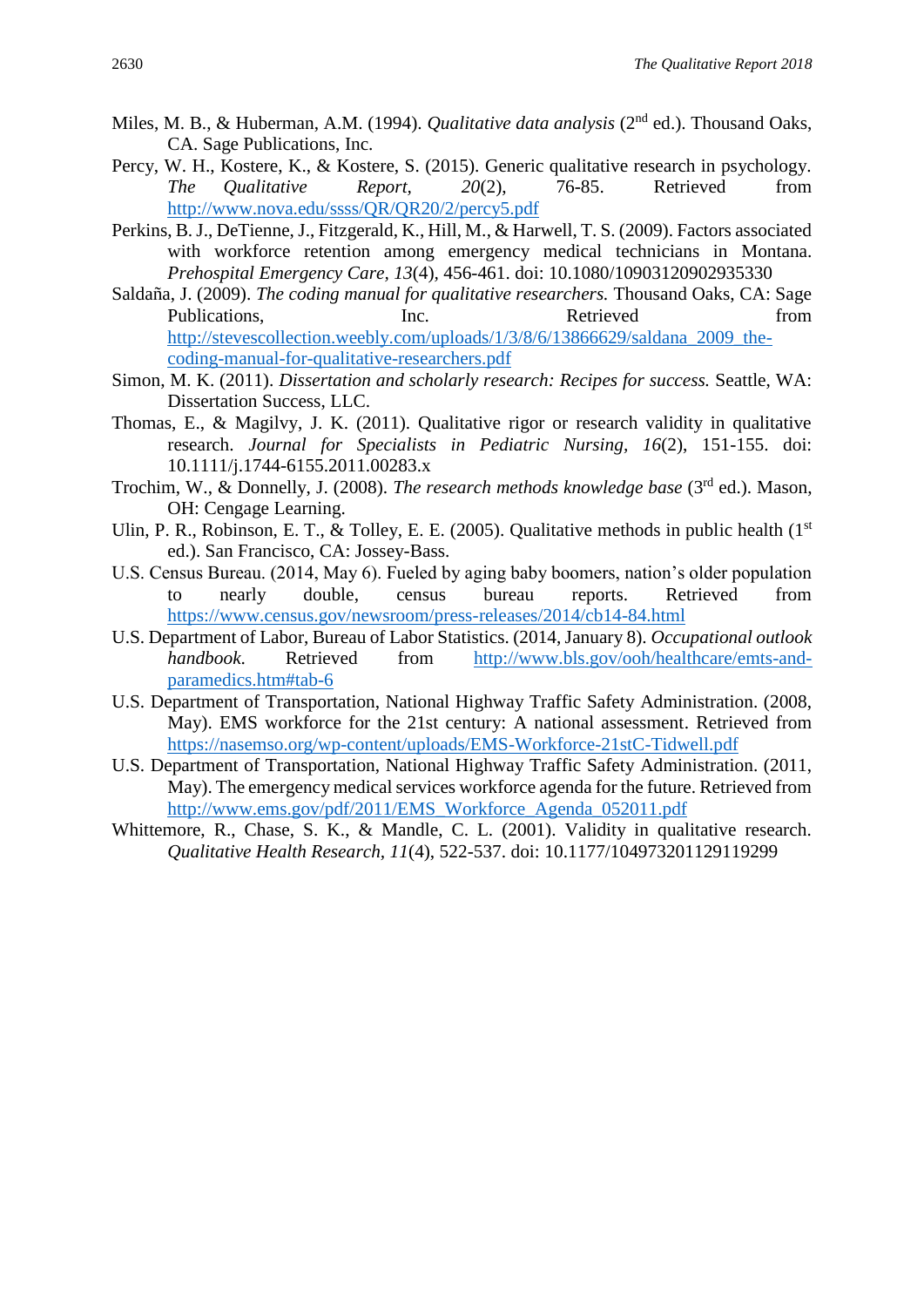| <b>Research Questions</b><br><b>Research Question 1</b><br>What are the preconceived notions of EMTs<br>and paramedics prior to entering the<br>vocation and their notions of the vocation<br>after facing the realities of the job? | <b>Interview Questions</b><br>1. Let's start off by talking about what you expected from the<br>EMS vocation.<br>2. What was the most important influence for entering this<br>profession?<br>3. How did your early experiences compare to what you<br>expected?<br>4. What about your experiences now?<br>Is your experience of the job now how you thought it would<br>be after working in the field for (# of years participant has<br>been working)?<br>5. If alignment between expectations and experiences is<br>different now than how you felt early in your career, what |
|--------------------------------------------------------------------------------------------------------------------------------------------------------------------------------------------------------------------------------------|-----------------------------------------------------------------------------------------------------------------------------------------------------------------------------------------------------------------------------------------------------------------------------------------------------------------------------------------------------------------------------------------------------------------------------------------------------------------------------------------------------------------------------------------------------------------------------------|
|                                                                                                                                                                                                                                      | changed?                                                                                                                                                                                                                                                                                                                                                                                                                                                                                                                                                                          |
|                                                                                                                                                                                                                                      |                                                                                                                                                                                                                                                                                                                                                                                                                                                                                                                                                                                   |
| <b>Research Question 2</b>                                                                                                                                                                                                           | 6. Did the alignment or misalignment between your<br>expectations and experiences affect you?                                                                                                                                                                                                                                                                                                                                                                                                                                                                                     |
| How does alignment or misalignment                                                                                                                                                                                                   |                                                                                                                                                                                                                                                                                                                                                                                                                                                                                                                                                                                   |
| between preemployment and<br>postemployment perceptions of the vocation                                                                                                                                                              | 7. When you first started working in the field, how did you<br>feel about your career choice?                                                                                                                                                                                                                                                                                                                                                                                                                                                                                     |
| affect EMTs and paramedics?                                                                                                                                                                                                          |                                                                                                                                                                                                                                                                                                                                                                                                                                                                                                                                                                                   |
|                                                                                                                                                                                                                                      | 8. What about now?<br>How do you feel about your career choice now?                                                                                                                                                                                                                                                                                                                                                                                                                                                                                                               |
|                                                                                                                                                                                                                                      |                                                                                                                                                                                                                                                                                                                                                                                                                                                                                                                                                                                   |
| <b>Research Question 3</b>                                                                                                                                                                                                           | 9. What was the most important thing that made you feel                                                                                                                                                                                                                                                                                                                                                                                                                                                                                                                           |
| How does alignment or misalignment                                                                                                                                                                                                   | satisfied about your job?                                                                                                                                                                                                                                                                                                                                                                                                                                                                                                                                                         |
| between the notions of the vocation prior to<br>and following entry into the profession<br>contribute to job satisfaction or                                                                                                         | 10. What was the most important thing that made you feel<br>dissatisfied with your job?                                                                                                                                                                                                                                                                                                                                                                                                                                                                                           |
| dissatisfaction?                                                                                                                                                                                                                     | 11. How did the relationship between your expectations and<br>experiences affect how you felt about EMS work?                                                                                                                                                                                                                                                                                                                                                                                                                                                                     |
|                                                                                                                                                                                                                                      | 12. Has how you felt about the job changed over time?                                                                                                                                                                                                                                                                                                                                                                                                                                                                                                                             |
|                                                                                                                                                                                                                                      | 13. If your job satisfaction has changed over time, what was<br>the most important issue affecting your change in satisfaction?                                                                                                                                                                                                                                                                                                                                                                                                                                                   |
|                                                                                                                                                                                                                                      |                                                                                                                                                                                                                                                                                                                                                                                                                                                                                                                                                                                   |
| <b>Research Question 4</b>                                                                                                                                                                                                           | 14. Do you plan to work as an EMT/paramedic in the field<br>until retirement?                                                                                                                                                                                                                                                                                                                                                                                                                                                                                                     |
| How does job satisfaction or dissatisfaction<br>contribute to the intent to stay in or leave<br>the profession?                                                                                                                      | 15. Are you planning to leave the EMS profession?                                                                                                                                                                                                                                                                                                                                                                                                                                                                                                                                 |
|                                                                                                                                                                                                                                      | 16. For those planning to leave the profession:                                                                                                                                                                                                                                                                                                                                                                                                                                                                                                                                   |

leave the profession?

stay in the profession?

What is the most important factor affecting your decision to

What is the most important issue affecting your decision to

17. For those planning to stay in the profession:

### **Appendix A: Core Interview Questions**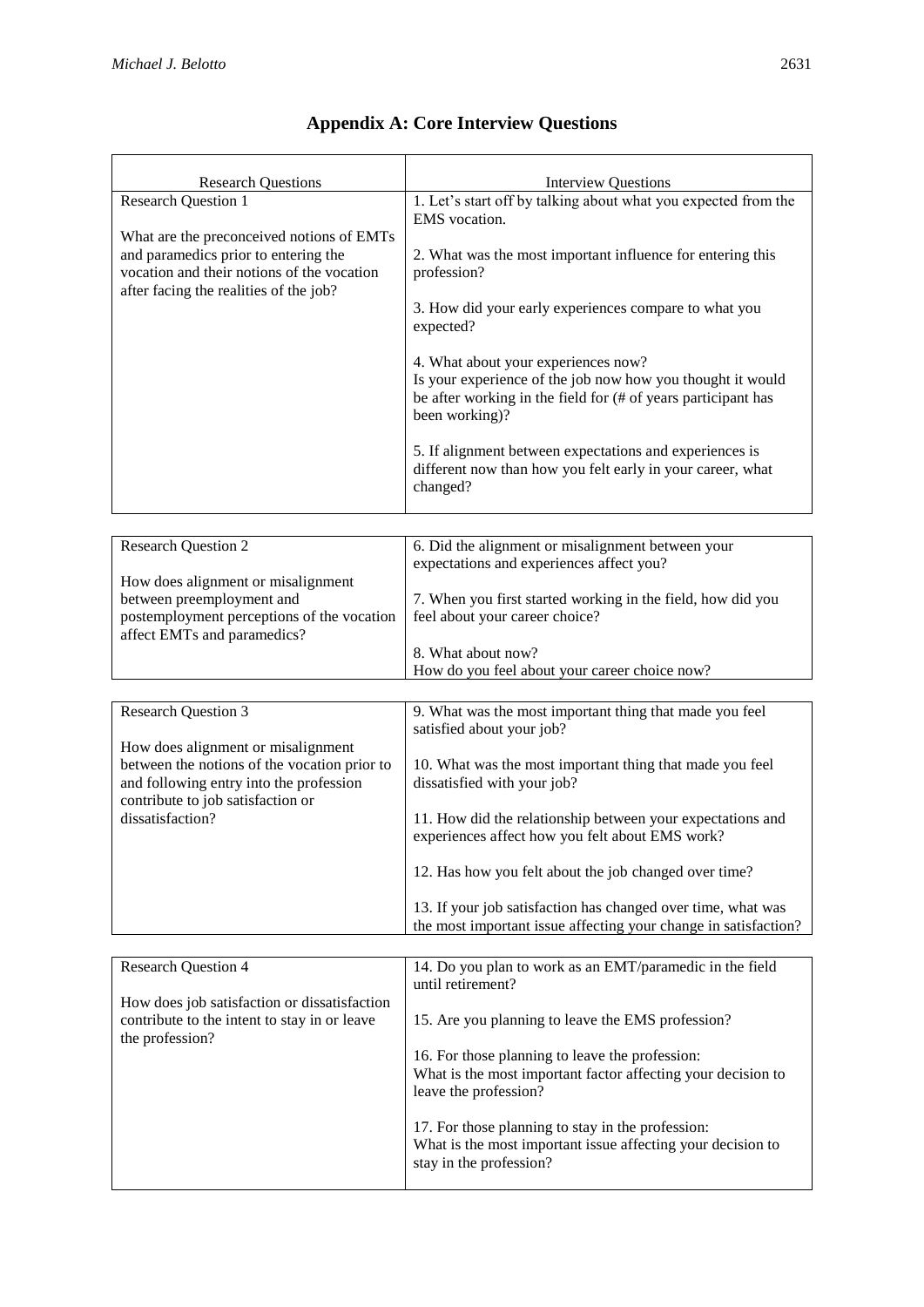2632 *The Qualitative Report 2018*

### Appendix B: Code Book

#### Subject # \_\_\_

|                                                                                                           | (Expectations)<br><b>Preconceived Notions</b><br>Formed prior to entering<br>profession |           | <b>Notions</b><br>Formed after<br>entering profession |           | Experience/<br>Alignment |           | <b>Experiences</b><br>When no<br>preconceived<br>notion |           | Satisfaction/<br><b>Dissatisfaction</b> | Intent to<br>Leave |
|-----------------------------------------------------------------------------------------------------------|-----------------------------------------------------------------------------------------|-----------|-------------------------------------------------------|-----------|--------------------------|-----------|---------------------------------------------------------|-----------|-----------------------------------------|--------------------|
|                                                                                                           |                                                                                         |           |                                                       |           |                          |           |                                                         |           | Please add<br>"S" or "D"<br>to phrase # |                    |
| <b>Phenomenon of Interest</b>                                                                             | <b>YES</b>                                                                              | <b>NO</b> | <b>YES</b>                                            | <b>NO</b> | <b>YES</b>               | <b>NO</b> | <b>YES</b>                                              | <b>NO</b> | Please add<br>''N/E''<br>for no effect  |                    |
|                                                                                                           |                                                                                         |           |                                                       |           |                          |           |                                                         |           |                                         |                    |
| Career Perception - Transient Career                                                                      |                                                                                         |           |                                                       |           |                          |           |                                                         |           |                                         |                    |
| Career Perception - Path to Other Profession (Health, Public Safety)                                      |                                                                                         |           |                                                       |           |                          |           |                                                         |           |                                         |                    |
| Career Perception - Fieldwork-Longevity / Retirement in EMS<br>(this means working on the ambulance)      |                                                                                         |           |                                                       |           |                          |           |                                                         |           |                                         |                    |
| Career Perception - Longevity / Retirement in EMS                                                         |                                                                                         |           |                                                       |           |                          |           |                                                         |           |                                         |                    |
| (this means EMS position other than fieldwork on ambulance, such as:<br>supervisor, dispatcher, educator) |                                                                                         |           |                                                       |           |                          |           |                                                         |           |                                         |                    |
|                                                                                                           |                                                                                         |           |                                                       |           |                          |           |                                                         |           |                                         |                    |
| Challenges - Physical Challenges                                                                          |                                                                                         |           |                                                       |           |                          |           |                                                         |           |                                         |                    |
| Challenges - Psychological Challenges                                                                     |                                                                                         |           |                                                       |           |                          |           |                                                         |           |                                         |                    |
| Challenges - Psychological Challenges - Patient Deaths                                                    |                                                                                         |           |                                                       |           |                          |           |                                                         |           |                                         |                    |
| Challenges - Psychological Challenges - Family Member Grief                                               |                                                                                         |           |                                                       |           |                          |           |                                                         |           |                                         |                    |
| Vocational Influence - Altruism                                                                           |                                                                                         |           |                                                       |           |                          |           |                                                         |           |                                         |                    |
| Vocational Influence - family member in health field                                                      |                                                                                         |           |                                                       |           |                          |           |                                                         |           |                                         |                    |
| Personality -Diversity of Practice-enjoy different types of calls                                         |                                                                                         |           |                                                       |           |                          |           |                                                         |           |                                         |                    |
| Personality - Diversity of Partners - enjoy working with different<br>partners                            |                                                                                         |           |                                                       |           |                          |           |                                                         |           |                                         |                    |
| Personality - enjoy adrenaline rush                                                                       |                                                                                         |           |                                                       |           |                          |           |                                                         |           |                                         |                    |
|                                                                                                           |                                                                                         |           |                                                       |           |                          |           |                                                         |           |                                         |                    |
| <b>Professional Growth</b>                                                                                |                                                                                         |           |                                                       |           |                          |           |                                                         |           |                                         |                    |
| Professional Growth - EMT to Paramedic - increased capability -<br>autonomy                               |                                                                                         |           |                                                       |           |                          |           |                                                         |           |                                         |                    |
|                                                                                                           |                                                                                         |           |                                                       |           |                          |           |                                                         |           |                                         |                    |
| Relationships-Partners (positive, negative) - camaraderie with<br>colleagues                              |                                                                                         |           |                                                       |           |                          |           |                                                         |           |                                         |                    |
| Relationships - with Other Health Professionals                                                           |                                                                                         |           |                                                       |           |                          |           |                                                         |           |                                         |                    |